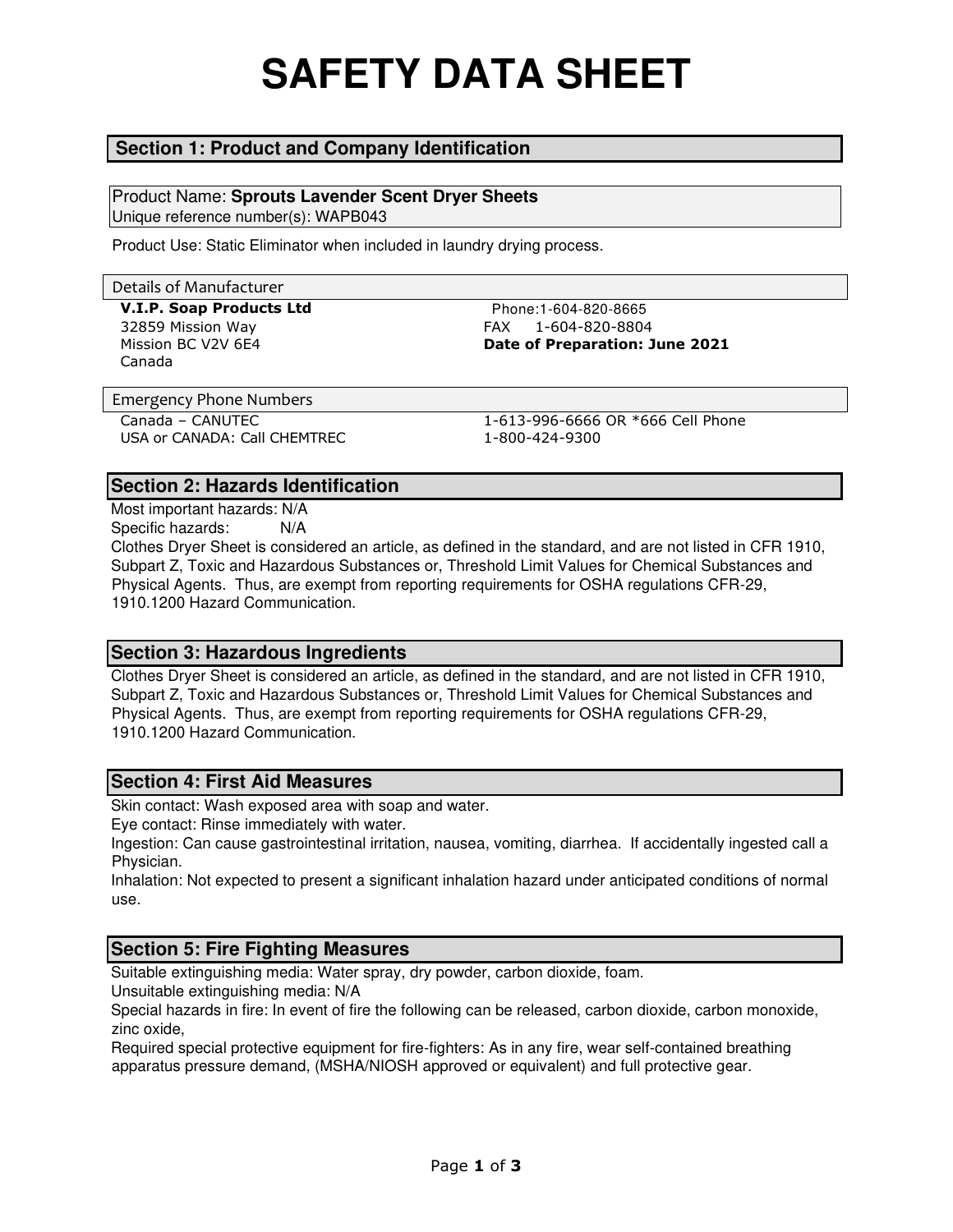# **SAFETY DATA SHEET**

#### **Section 6: Accidental Release Measures**

Personal precautions: N/A Environmental precautions: N/A Methods for cleanup: Restack or repackage.

#### **Section 7: Handling and Storage**

Store in original containers. Keep out of reach of children and pets. Avoid contact with eyes, skin and clothing. Wash thoroughly after handling. Avoid freezing and heat. Follow use directions given on the label. Keep container tightly closed. Store in cool, dry place. Do not store near high heat or open flame.

#### **Section 8: Exposure Controls – Personal Protection**

Engineering measures: N/A Control Parameters: N/A Personal protection equipment: N/A Eye protection: N/A Hand protection: N/A Hygiene measures: Wash exposed area with soap and water.

#### **Section 9: Physical and Chemical Properties**

Physical state: Solid Appearance: Opaque Odor: Lavender PH: N/A Boiling point: N/A Melting point: N/A Flashpoint: N/A Explosive properties: N/A Vapor pressure: N/A Relative density: N/A Solubility: N/A

#### **Section 10: Stability and Reactivity**

Conditions to avoid: Avoid contact with strong oxidizing agents and open flame. Materials to avoid: N/A Hazardous reactions: No hazardous reactions with proper storage and handling. Stability: Yes Hazardous decomposition: None with proper storage and handling.

#### **Section 11: Toxicological Information**

Product does not present any acute or chronic toxicity hazard based on known or supplied information.

#### **Section 12: Ecological Information**

N/A

#### **Section 13: Disposal Considerations**

Dispose of in accordance with local, state and federal regulations.